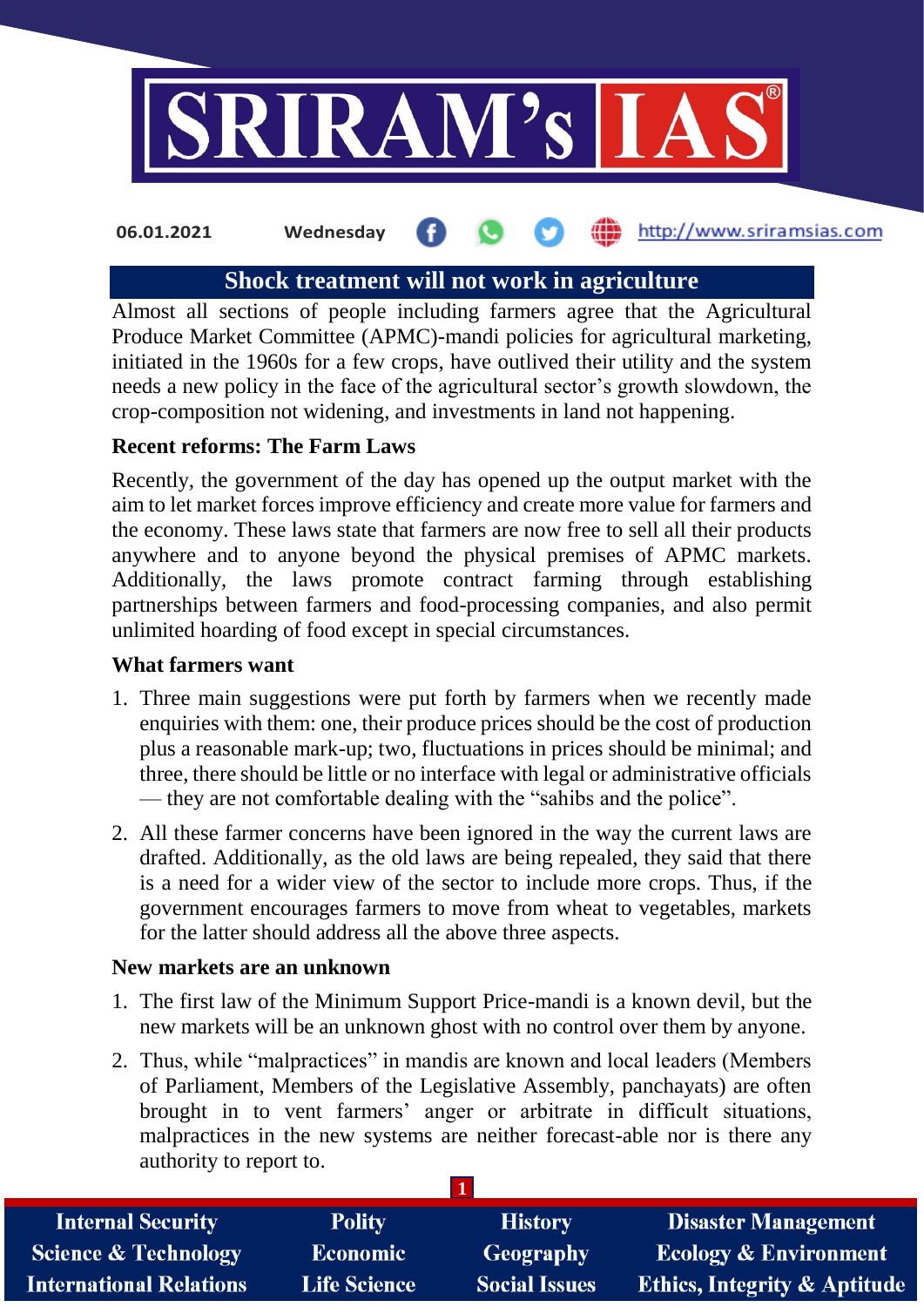

3. Next, while the government says that the mandi-MSP system will continue, the question is, for how long? If the alternative traders offer better prices, farmers will go there and not to the mandis. What happens after two to three years when the regulated mandis become weaker or begin to shut down due to lack of business?

# **Traders malpractices**

- 1. There are many issues here. Traders could reduce the prices on more than one pretext, such as finding faults with the product; declining to buy on the pretext of glut (a wait and watch strategy); defaulting on payments, and so on. Since traders are few (at least locally) they can form cartels, while farmers many: this is imminently possible.
- 2. The farmers are further handicapped by the fact that they come from long distances with loads of several quintals/tonnes of produce on hired tractors; going back owing to the transport cost incurred is not an option for them.
- 3. Their situation worsens when their cash needs are immediate, which is the case for the small farmers who constitute 90-plus% of those who sell at the mandis at MSP.

# **Advantage corporate buyers**

The second law has somewhat similar issues. The corporate-buyers might just not buy the full quantity of the product on one or another pretext or delay payments; and if farmers complain, the corporates have access to a battery of lawyers, the fine print in contracts, the advantage of language, and, above all, the capacity to wait it out.

In both the above cases, the problem is of contracts between unequals: whether it is traders or corporates, they are far fewer and with deeper pockets,and they will deal with (poor/little-educated) small farmers (about 85% have two or less hectares of land), resulting in unequal outcomes.

# **Expert recommendations**

1. The so-far neglected problem of stagnation and high input prices in agriculture can be addressed through a systematic approach proposed in the M.S. Swaminathan Commission and/or the Ashok Dalwai Committee.

| <b>Internal Security</b>        | <b>Polity</b>       | <b>History</b>       | <b>Disaster Management</b>              |
|---------------------------------|---------------------|----------------------|-----------------------------------------|
| <b>Science &amp; Technology</b> | Economic            | <b>Geography</b>     | <b>Ecology &amp; Environment</b>        |
| <b>International Relations</b>  | <b>Life Science</b> | <b>Social Issues</b> | <b>Ethics, Integrity &amp; Aptitude</b> |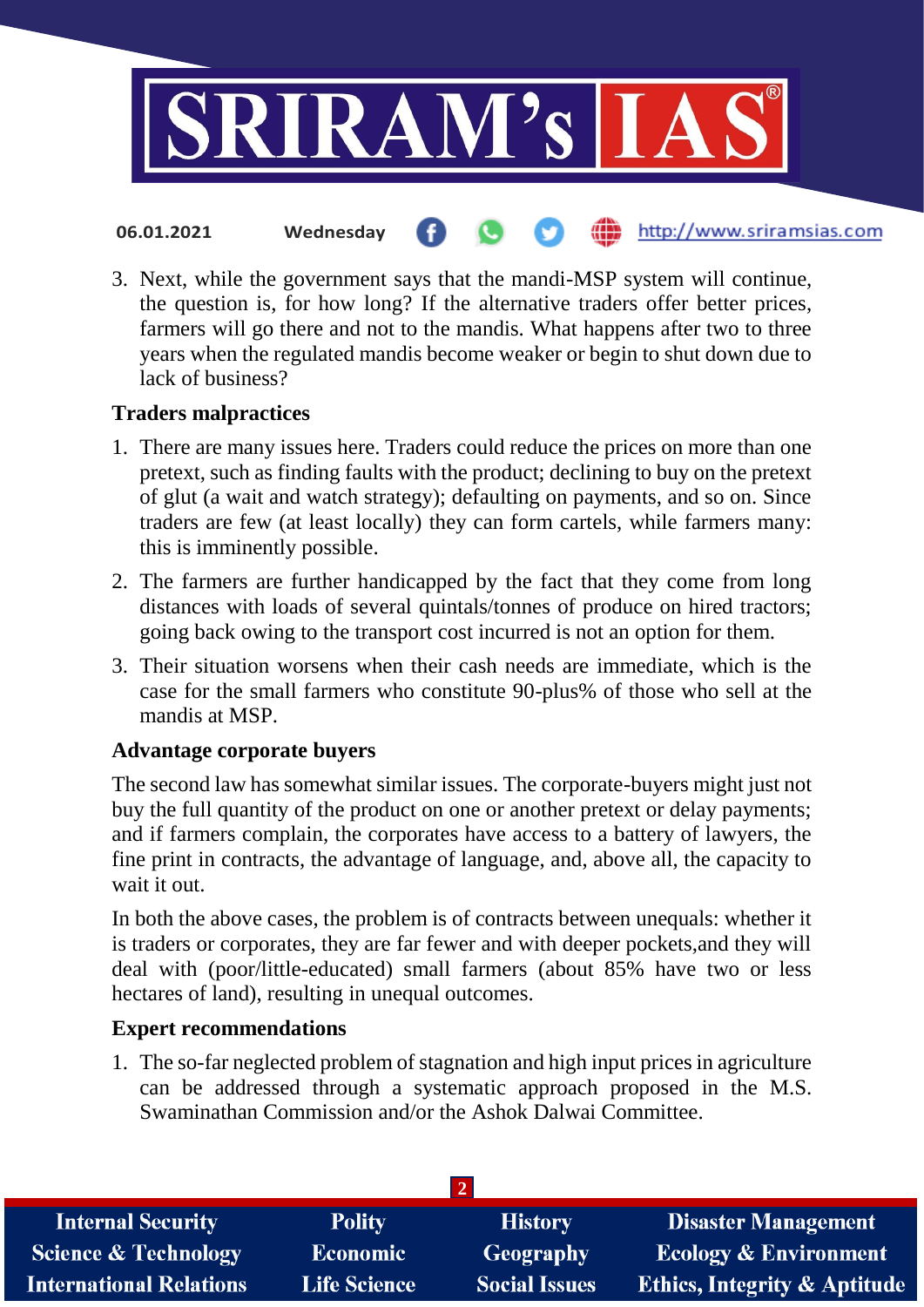

2. Typical examples are transitions being worked out for farmers to move out of water-soaking paddy crop in Punjab-Haryana to other crops; say, in five years, they would reduce the area under paddy by 25-30%, and the loss they incur in the short run, will be compensated for by the government. This could, for example, also be done for sugarcane in western Maharashtra.

# **Conclusion:**

Shock treatments do not work anywhere, be it agriculture, industry or the economy. Many industries, post-1991, shut down due to "shock treatment" then, resulting in a second de-industrialisation and the loss of hundreds of thousands of industrial jobs. The results in agriculture are likely to be no different in the face of shocks.

# **The hurdles in Xi's great power ambitions**

# **Xi's dream**

In October 2017, Mr. Xi spoke of his dream of restoring China to a great power status (on par with the U.S.) by 2049 and building a world-class army by 2035.

# **Policies countering dreams**

But the policies Mr. Xi is following — state domination of the economy with increasing reliance on the public sector, slowing down of market reforms, accumulation of high debt, unproductive expenditures, lack of reforms in education and health, erosion of human freedoms, and increasing isolation of China due to his aggressive policies — will not take China towards greatness; rather, they will slow down economic growth. China does not have the cheap migrant labour and favourable international environment that it had in Deng Xiaoping's era.

# **Technology as the Path to Superpower Status**

- 1. Chinese leaders have closely followed how the U.S. obtained its great power status: by mastering emerging technologies, modernising the armed forces, and setting up a network of allies.
- 2. Mr. Xi has used all the tricks available to achieve supremacy in 5G, artificial intelligence, quantum computing, and new materials, including forced transfer and stealing of technologies.

| <b>Internal Security</b>        | <b>Polity</b>       | <b>History</b>       | <b>Disaster Management</b>              |  |
|---------------------------------|---------------------|----------------------|-----------------------------------------|--|
| <b>Science &amp; Technology</b> | <b>Economic</b>     | Geography            | <b>Ecology &amp; Environment</b>        |  |
| <b>International Relations</b>  | <b>Life Science</b> | <b>Social Issues</b> | <b>Ethics, Integrity &amp; Aptitude</b> |  |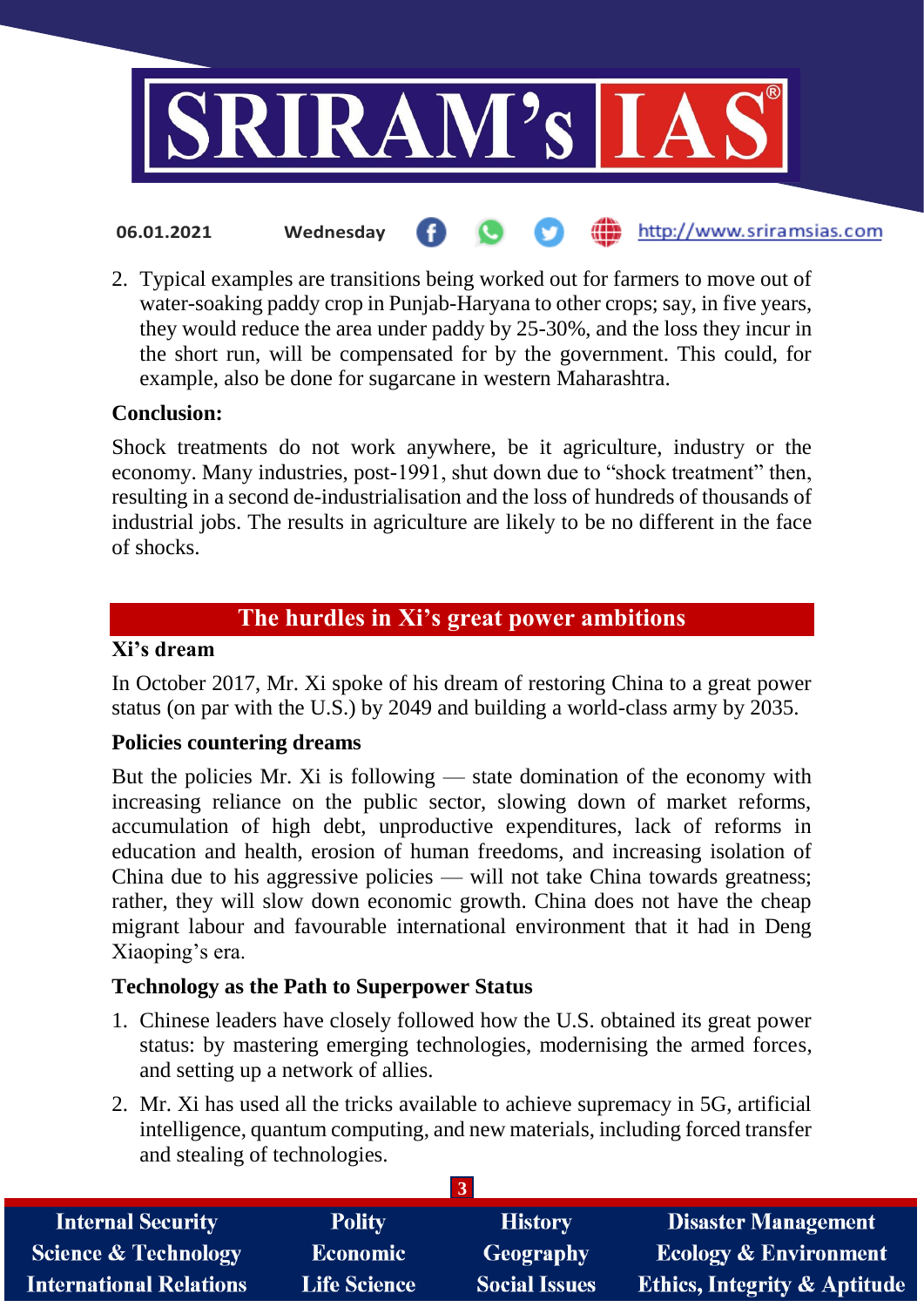

- http://www.sriramsias.com **06.01.2021 Wednesday**
- 3. The concept of restructuring the armed forces and, particularly, introducing joint theatre commands has been borrowed from the U.S. Mr. Xi has commenced a rapid military build-up that is unprecedented in peacetime in recent history.
- 4. This is aimed at rivalling the U.S.'s military capability in a few years. China has the biggest navy in the world.
- 5. The Belt and Road Initiative (BRI) was announced in 2013 to seek new markets and allies for political, economic and strategic use.
- 6. New ports for civilian and military use are being sought at Gwadar (Pakistan), Jask (Iran), Djibouti, Hambantota (Sri Lanka), Sihanoukville (Cambodia) and other places, to project power overseas.

### **Scaling back plans**

- 1. Not unsurprisingly, all this has been done under the CCP's programme of "socialism with Chinese characteristics".
- 2. Little attention has been paid to improve the quality of education in science, technologies and mathematics, which underpins the West's success in its advances in technology.
- 3. Debt-ridden China is scaling back its BRI projects as many have become financially unviable; these were conceived to please Mr. Xi and never took into account the vulnerabilities of recipient countries.
- 4. Concerned about the growth of corruption and its impact on the control of the party, Mr. Xi has slowed down market reforms, which were the backbone of China's prosperity in the last three decades.

### **The U.S. model**

Despite being the second largest economy, China has few allies and friends (except Pakistan and North Korea). Mr. Xi fails to realise that the U.S.'s status as a global leader was based not only on its wealth and military power but also the lure of its governance model, ability to coordinate responses to international crises, and provision of global public goods such as freedom of ideas, quality education, foreign aid, encouragement of free trade, security of international shipping lanes and fight against terrorism. China has shown little interest in delivering global public goods.

| -4                              |                     |                      |                                         |  |
|---------------------------------|---------------------|----------------------|-----------------------------------------|--|
| <b>Internal Security</b>        | <b>Polity</b>       | <b>History</b>       | <b>Disaster Management</b>              |  |
| <b>Science &amp; Technology</b> | <b>Economic</b>     | Geography            | <b>Ecology &amp; Environment</b>        |  |
| <b>International Relations</b>  | <b>Life Science</b> | <b>Social Issues</b> | <b>Ethics, Integrity &amp; Aptitude</b> |  |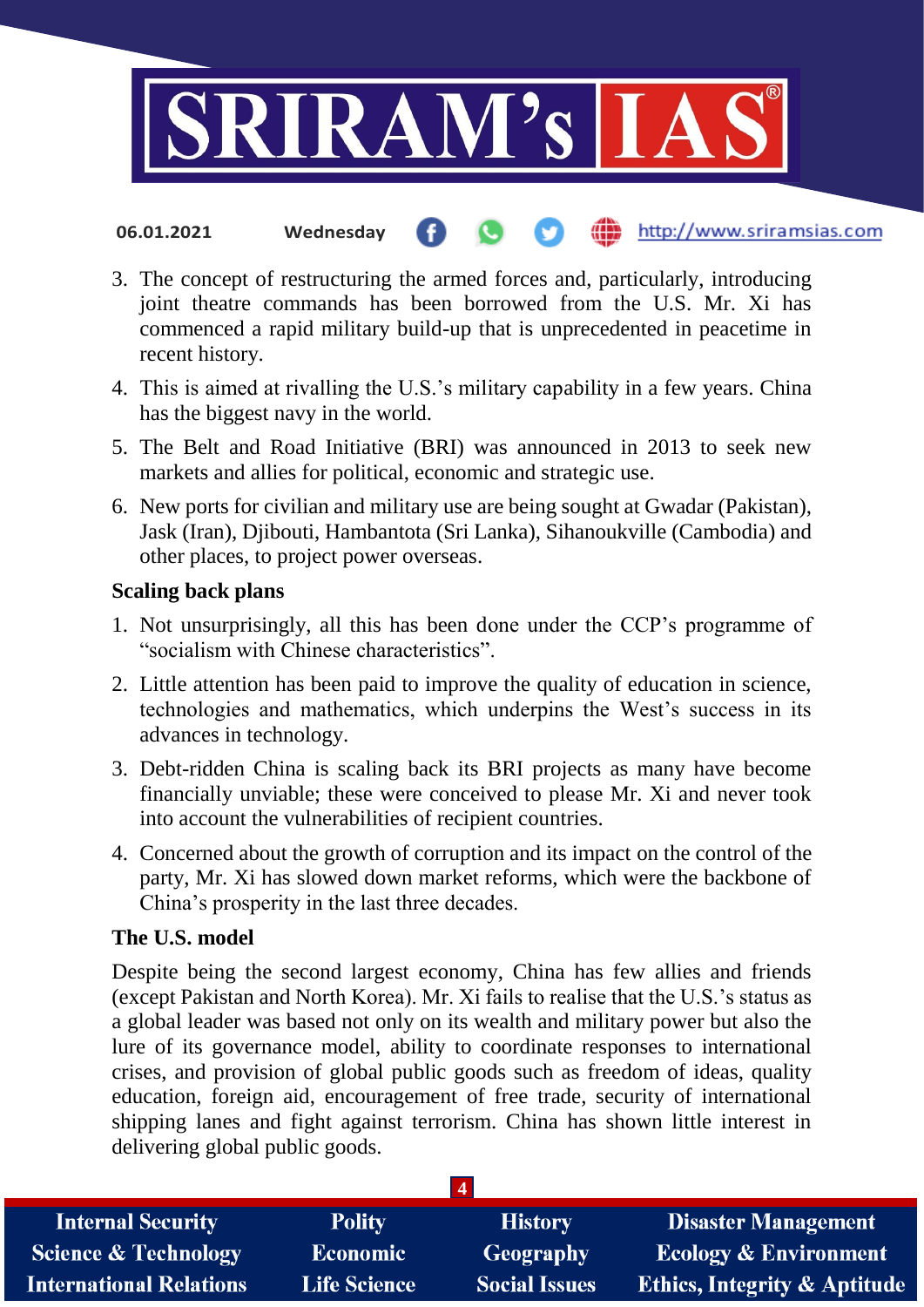

Mr. Xi believes that China will be able to impose its will on the rest of the world by sheer use of power forgetting that besides China, there are a number of other countries such as the U.K., France, Japan, India and Australia which have also acquired economic and military power and are capable of resisting its abusive

# **Conclusion:**

behaviour.

There is growing concern that Mr. Xi's unfettered ambition to seek global dominance will create newer conflicts which a pandemic-affected and recessionhit world can ill afford.

# **Moribund governance**

The Ghaziabad disaster underscores the need for regular audit of civic projects

Even to those familiar with the anarchy that characterises India's public spaces, the collapse of a newly-built shelter in a crematorium in Muradnagar, in U.P. 's Ghaziabad district, killing at least 24 people, is a shock.

# **Highlights:**

- 1. The Ghaziabad disaster is clearly the product of a system that lacks transparency and audits, and does not yield to quick fixes or measures meant to aid deterrence. Every year, the monsoon extracts a penalty in the form of collapsed buildings in several States.
- 2. Appalled by one such incident, the Bombay High Court emphasised that citizens have a right to live in safe buildings and environment, within the meaning of Article 21.
- 3. What happened in Ghaziabad is particularly deplorable, as the cremation ground is an essential facility, and entirely within the ambit of public authorities to maintain.
- 4. There are suggestions that the structure was poorly designed, lacking stability due to use of inferior materials, while the contractor had several projects assigned to him in the district.
- 5. These and other charges, including favouritism involving politicians, are best probed by an independent judicial member.

| <b>Internal Security</b>        | <b>Polity</b>       | <b>History</b>       | <b>Disaster Management</b>              |
|---------------------------------|---------------------|----------------------|-----------------------------------------|
| <b>Science &amp; Technology</b> | <b>Economic</b>     | Geography            | <b>Ecology &amp; Environment</b>        |
| <b>International Relations</b>  | <b>Life Science</b> | <b>Social Issues</b> | <b>Ethics, Integrity &amp; Aptitude</b> |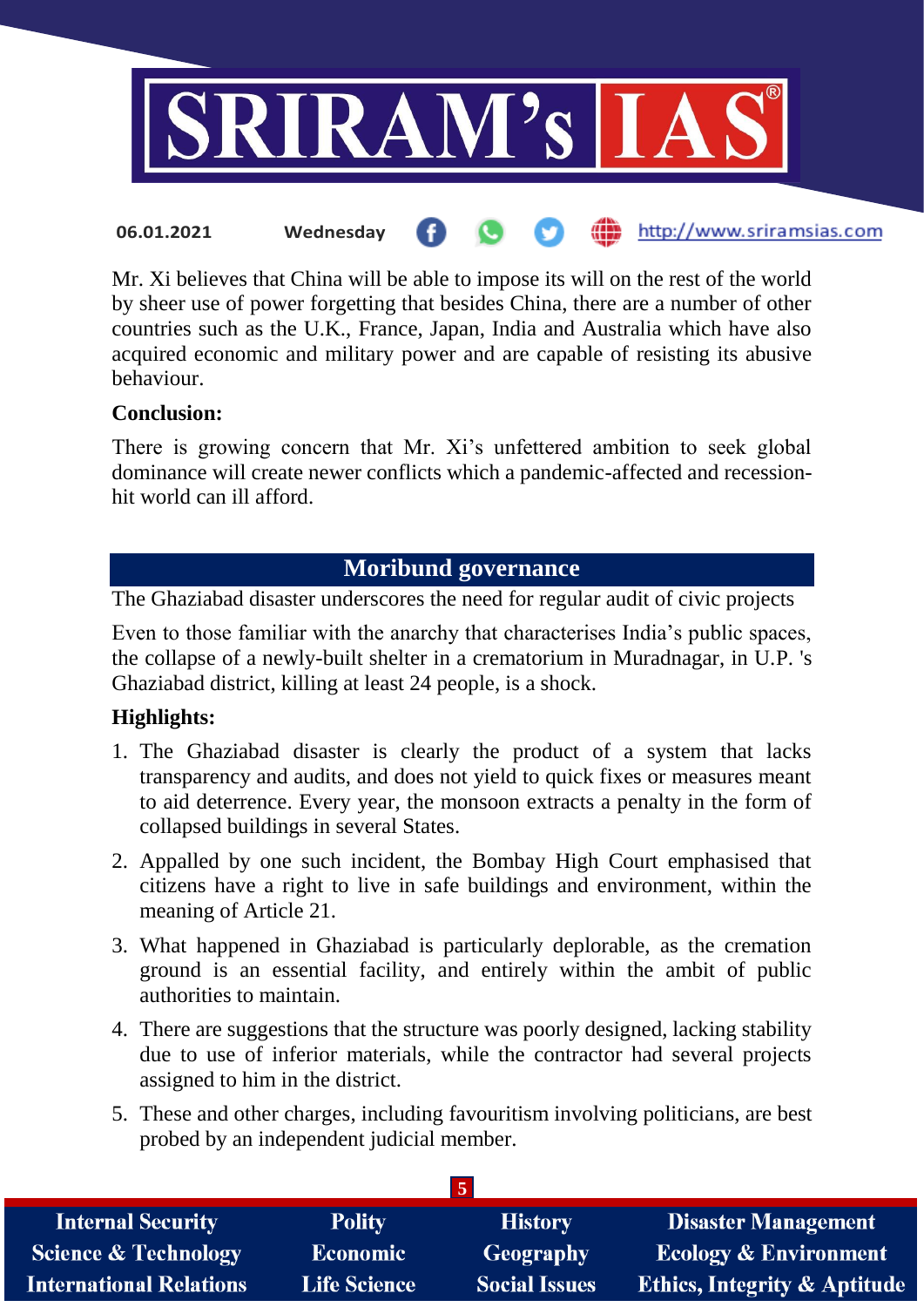

**06.01.2021 Wednesday**

- http://www.sriramsias.com
- 6. Mr. Adityanath should realise that U.P., a laggard on many development metrics, can transform itself only through rule of law and efficient implementation of public projects.

# **Changing contours of India-U.K. ties**

British Prime Minister Boris Johnson, due to the ravages of COVID-19 mutations in the U.K., has expressed his inability to attend a truncated version of India's Republic Day parade this month.

# **Assessment of Close relations**

India-U.K. links are substantial. One and a half million persons of Indian origin reside in Britain, 15 of them are Members of Parliament, three in Cabinet and two holding high office as Finance and Home Ministers. Before COVID-19, there were half a million tourists from India to Britain annually and twice that figure in the reverse direction. Around 30,000 Indians study in Britain despite restrictive opportunities for post-graduation employment. Britain is among the top investors in India and India is the second-biggest investor and a major job creator in Britain. India has a credit balance in total trade of \$16 billion, but the level is below India's trade with Switzerland, Germany or Belgium.

# **Past and Future**

- 1. India has a shared past with Britain and needs to chart a different shared future, now that Britain has left the European Union (EU).
- 2. India has been fruitlessly negotiating a trade agreement with the EU since 2007, during which Britain was considered the main deal-breaker.
- 3. The EU wanted duty reductions on autos, wines and spirits and wanted India to open financial sectors such as banking and insurance, postal, legal, accountancy, maritime and security and retail. India, as always, sought free movement for service professionals.
- 4. The same obstacles with post-Brexit Britain will arise, because the export profile of both countries is predominantly services-oriented.
- 5. While after withdrawing from the Regional Comprehensive Economic Partnership, India is cautious about negotiating any new trade agreement, and

| -6                              |                     |                      |                                         |  |
|---------------------------------|---------------------|----------------------|-----------------------------------------|--|
| <b>Internal Security</b>        | <b>Polity</b>       | <b>History</b>       | <b>Disaster Management</b>              |  |
| <b>Science &amp; Technology</b> | <b>Economic</b>     | Geography            | <b>Ecology &amp; Environment</b>        |  |
| <b>International Relations</b>  | <b>Life Science</b> | <b>Social Issues</b> | <b>Ethics, Integrity &amp; Aptitude</b> |  |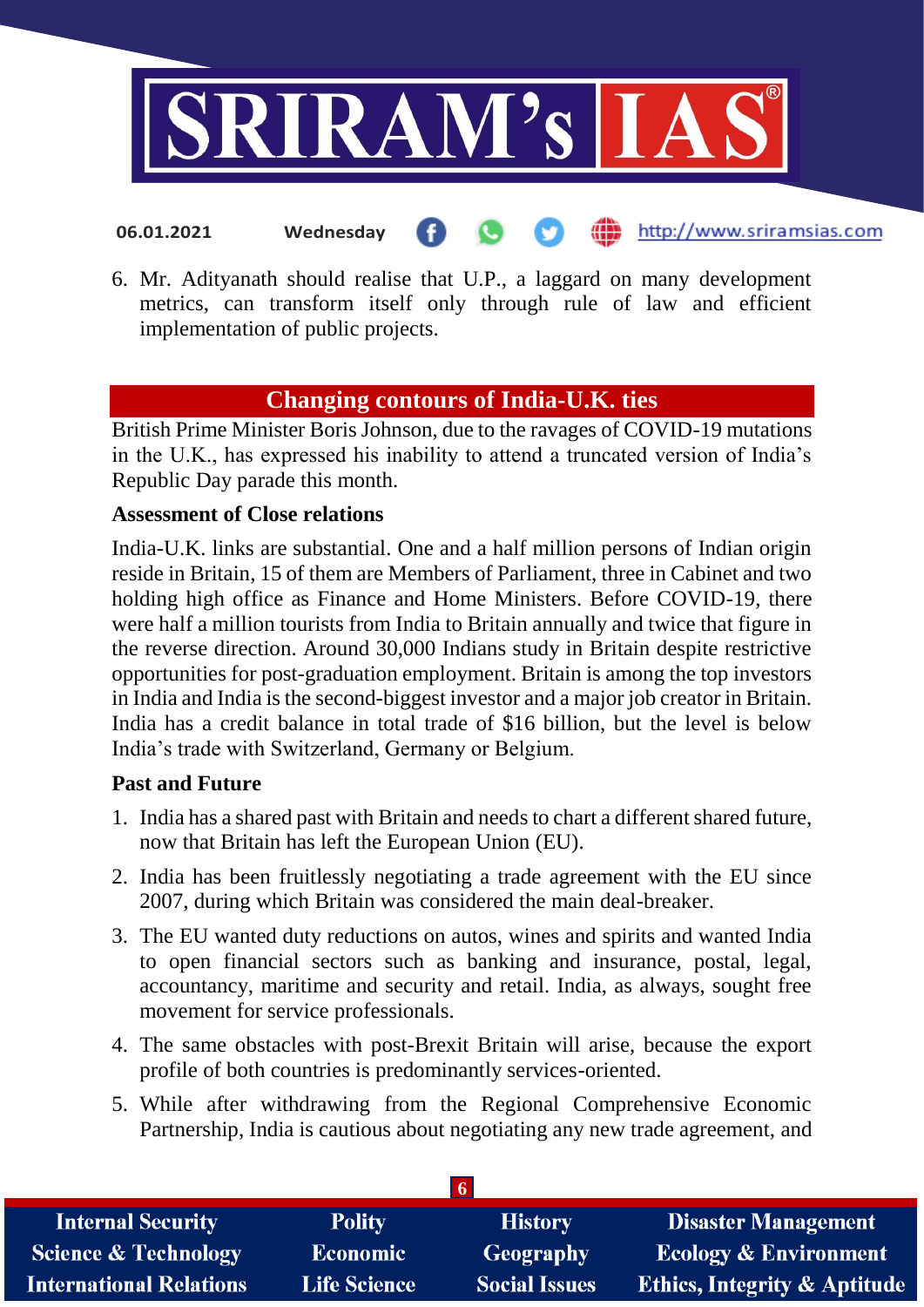

#### http://www.sriramsias.com **06.01.2021 Wednesday**

will place greater stress on aspects related to country of origin and percentage of value addition in exports.

6. Therefore, when the time comes for a discrete agreement with Britain, the two countries may settle for a limited one perhaps covering pharmaceuticals, financial technology, chemicals, defence production, petroleum and food products.

# **An arbitrary directive**

Recently, the Centre and the West Bengal government were engaged in a tussle. The Centre directed the State government to relieve three IPS officers on Central deputation; the State government refused.

### **Purpose:**

Ostensibly, the Centre's decision was taken to teach the officers a lesson that they were at its mercy, as the Ministry of Home Affairs (MHA) is the controlling authority for all IPS officers. The three officers have been posted to the Indo Tibetan Border Police (ITBP), the Sashastra Seema Bal (SSB) and the Bureau of Police Research and Development (BPRD).

# **The process for deputation**

- 1. In the normal course, officers willing to be deputed to the Centre are asked to apply through the States. A panel of selected officers is prepared after which they are deputed to various Central Armed Police Forces and even to Central Police Organisations like the Intelligence Bureau, the Central Bureau of Investigation, the Research and Analysis Wing, the National Investigation Agency, and BPRD.
- 2. It is important to note that the officers are selected after their dossiers are scrutinised and not nominated as the MHA has done with respect to the three officers.
- 3. Even when the officers opt for Central deputation, they give their choice of the organisation where they would like to serve. Selection is done strictly on merit, based on their annual performance reports.
- 4. When officers are forcibly deputed to Central organisations, they go with the perception that they have been deputed on grounds of inefficiency or as a

**7**

| <b>Internal Security</b>        | <b>Polity</b>       | <b>History</b>       | <b>Disaster Management</b>              |  |
|---------------------------------|---------------------|----------------------|-----------------------------------------|--|
| <b>Science &amp; Technology</b> | <b>Economic</b>     | Geography            | <b>Ecology &amp; Environment</b>        |  |
| <b>International Relations</b>  | <b>Life Science</b> | <b>Social Issues</b> | <b>Ethics, Integrity &amp; Aptitude</b> |  |